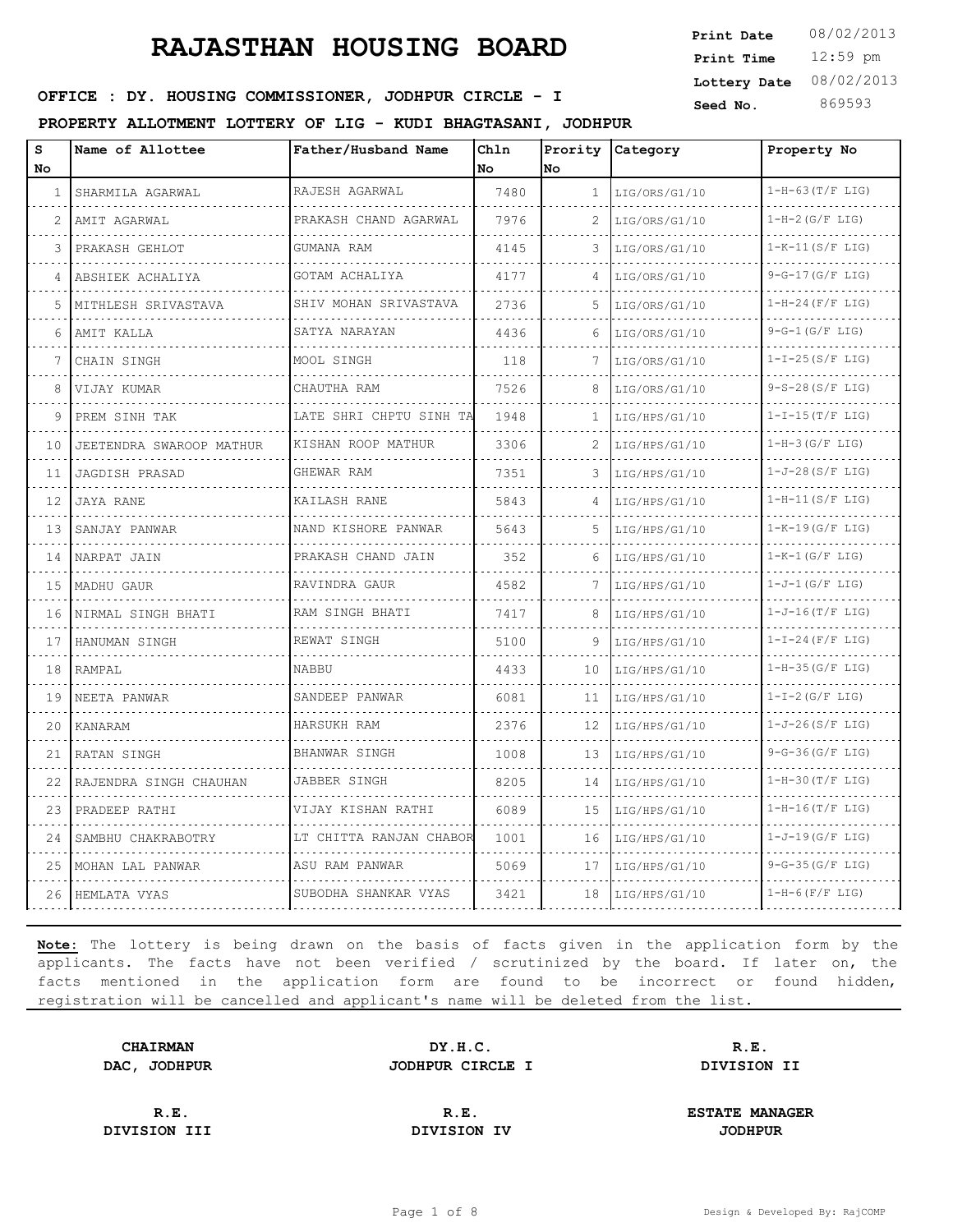12:59 pm **Print Time Print Date**  $08/02/2013$ **Lottery Date** 08/02/2013

### **SEED IDER : DY. HOUSING COMMISSIONER, JODHPUR CIRCLE - I** Seed No. 369593

**PROPERTY ALLOTMENT LOTTERY OF LIG - KUDI BHAGTASANI, JODHPUR**

| S<br>No | Name of Allottee       | Father/Husband Name          | Chln<br>l No | No | Prority Category | Property No            |
|---------|------------------------|------------------------------|--------------|----|------------------|------------------------|
| 27      | NARESH KUNDANANI       | RAJ KUMAR                    | 5777         | 19 | LIG/HPS/G1/10    | $1-H-36(G/F LIG)$      |
| 28      | ANJU                   | ABHAY KUMAR                  | 711          | 20 | LIG/HPS/G1/10    | $1-K-15(T/F LIG)$      |
| 29      | SAMPAT RAJ GAUR        | RAMESHWAR LAL GAUR           | 546          | 21 | LIG/HPS/G1/10    | $1-J-20(G/F LIG)$      |
| 30      | MAN SINGH              | DAL SINGH                    | 1324         | 22 | LIG/HPS/G1/10    | $1-H-64(T/F LIG)$      |
| 31      | MUKESH SHARMA          | BAJARANG LAL SHARMA          | 3745         | 23 | LIG/HPS/G1/10    | $9-T-31(T/F LIG)$      |
| 32      | ANANT PUROHIT          | SOMDUTT PUROHIT              | 6150         | 24 | LIG/HPS/G1/10    | $1-H-53(F/F LIG)$      |
| 33      | VIJAY SINGH KACHHAWAHA | .<br>CHATRA SINGH KACHHAWAHA | 908          | 25 | LIG/HPS/G1/10    | $1-H-33(G/F LIG)$      |
| 34      | VASUDEV GEHLOT         | HANUMAN RAM GEHLOT           | 5613         | 26 | LIG/HPS/G1/10    | $1-J-25(S/F LIG)$      |
| 35      | CHANDRA SINGH PAWAR    | BHAWAR SINGH PAWAR           | 756          | 27 | LIG/HPS/G1/10    | $1-J-11(S/F LIG)$      |
| 36      | LEELA                  | LUMBA RAM                    | 6380         | 28 | LIG/HPS/G1/10    | $1-I-21$ (F/F LIG)     |
| 37      | NARENDRA HARSH         | VINOD HARSH                  | 577          | 29 | LIG/HPS/G1/10    | $1-K-7$ (F/F LIG)      |
| 38      | MADHA RAM PRAJAPAT     | CHENA RAM                    | 2054         | 30 | LIG/HPS/G1/10    | $1-H-14(T/F LIG)$      |
| 39      | GOVIND DEV SHARMA      | SUKHDEV SHRMA                | 898          | 31 | LIG/HPS/G1/10    | $1-H-13(T/F LIG)$      |
| 40      | MALTI SHAH             | NAND KISHORE SHAH            | 2744         | 32 | LIG/HPS/G1/10    | $9-F-37(F/F LIG)$      |
| 41      | NAVEEN BOTHRA          | KAILASH CHAND BOTHRA<br>.    | 4431         | 33 | LIG/HPS/G1/10    | $1-K-4$ (G/F LIG)      |
| 42      | SUNU SHARMA            | RAM CHANDRA SHARMA           | 5665         | 34 | LIG/HPS/G1/10    | $1-I-12(S/F LIG)$      |
| 43      | HEM RATHORE            | RAJENDRA SINGH RATHORE       | 7705         | 35 | LIG/HPS/G1/10    | $1 - J - 5(F/F LIG)$   |
| 44      | MANOHAR SINGH RATHOR   | VAKTAWAR SINGH RATHORE       | 1829         | 36 | LIG/HPS/G1/10    | $1-H-61(T/F LIG)$      |
| 45      | GOVIND GAHALOT         | KANHIYA LAL JI               | 7349         | 37 | LIG/HPS/G1/10    | $9-F-23(F/F LIG)$      |
| 46      | RAJENDER SINGH         | MAN SINGH                    | 4150         | 38 | LIG/HPS/G1/10    | $1-H-25(S/F LIG)$      |
| 47      | SINADESH PAREEK        | SHYAM LAL PAREEK             | 2749         | 39 | LIG/HPS/G1/10    | $9-T-32(T/F LIG)$      |
| 48      | SUNIL VYAS             | M K VYAS                     | 7946         | 40 | LIG/HPS/G1/10    | $1-I-14(T/F LIG)$      |
| 49      | RAJIV GEHLOT           | VIJAY SINGH GEHLOT           | 3832         | 41 | LIG/HPS/G1/10    | $9-F-24(F/F LIG)$      |
| 50      | RAJESH PUROHIT         | LATE SHIV NARAYAN PUROH      | 7952         | 42 | LIG/HPS/G1/10    | $1 - K - 27 (S/F LIG)$ |
| 51      | VIJAYPUROHIT           | SHIV KISHAN PUROHIT          | 1893         | 43 | LIG/HPS/G1/10    | $9-T-13(T/F LIG)$      |
| 52      | KALPANA GOYAL          | BHAGWAT PRASAT               | 2717         | 44 | LIG/HPS/G1/10    | $1-J-29(T/F LIG)$      |

**Note:** The lottery is being drawn on the basis of facts given in the application form by the applicants. The facts have not been verified / scrutinized by the board. If later on, the facts mentioned in the application form are found to be incorrect or found hidden, registration will be cancelled and applicant's name will be deleted from the list.

**CHAIRMAN DY.H.C. R.E. DAC, JODHPUR JODHPUR CIRCLE I DIVISION II**

**DIVISION III DIVISION IV JODHPUR**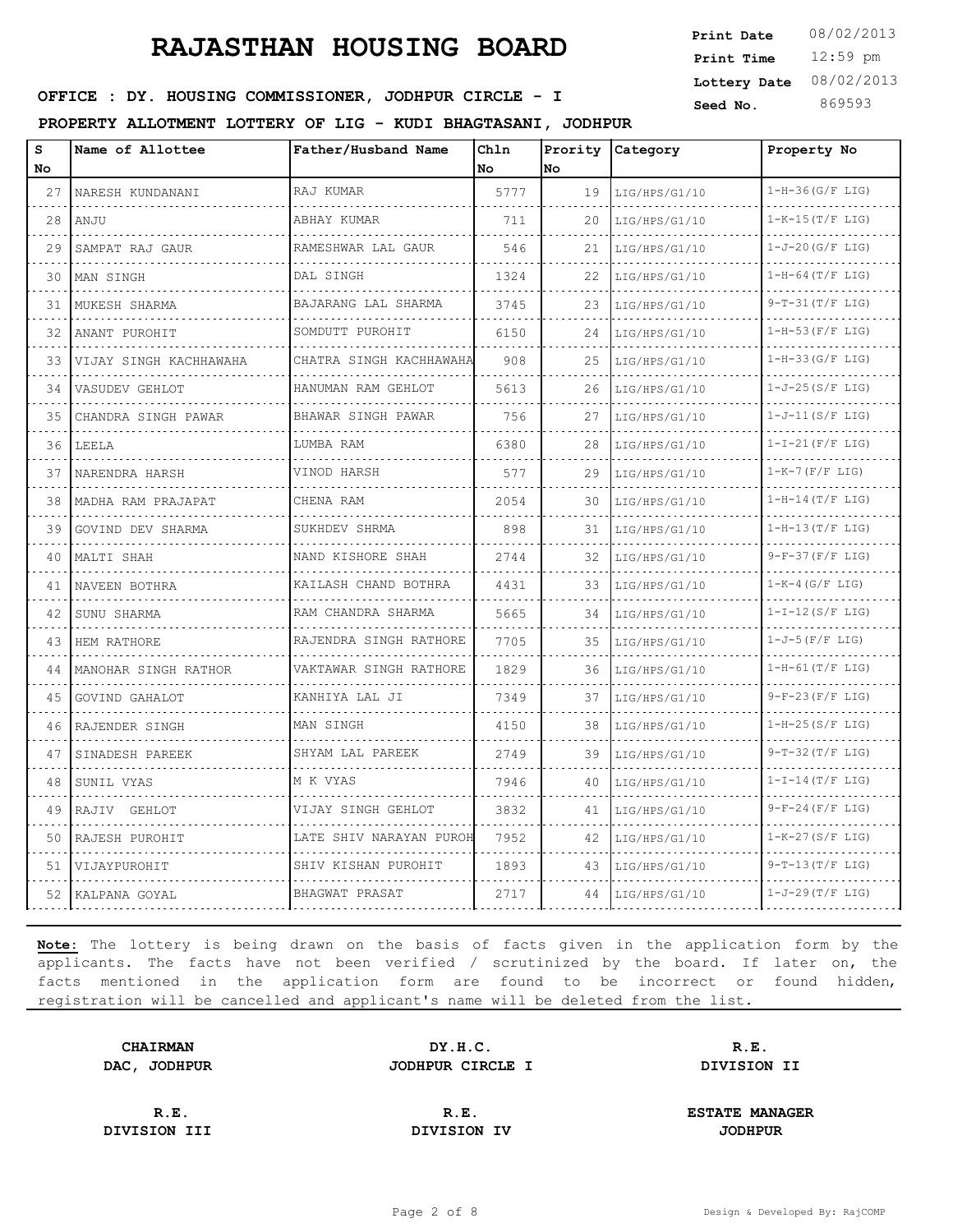12:59 pm **Print Time Print Date**  $08/02/2013$ **Lottery Date** 08/02/2013

### **SEED IDER : DY. HOUSING COMMISSIONER, JODHPUR CIRCLE - I** Seed No. 369593

**PROPERTY ALLOTMENT LOTTERY OF LIG - KUDI BHAGTASANI, JODHPUR**

| s<br>No | Name of Allottee   | Father/Husband Name     | Ch1n<br><b>No</b> | Prority<br>No | Category           | Property No            |
|---------|--------------------|-------------------------|-------------------|---------------|--------------------|------------------------|
| 53      | NEHA SHARMA        | LATE. SH. SURENDRA KUMA | 1729              | 45            | LIG/HPS/G1/10      | $1-I-1(G/F LIG)$       |
| 54      | .<br>SANT KUMAR    | RAM KARAN               | 5684              | 46            | LIG/HPS/G1/10      | $1-J-18(G/F$ LIG)      |
| 55      | PRAMILA            | LATE. SH. RAJENDRA KUMA | 1449              | 47            | LIG/HPS/G1/10      | $1 - J - 30 (T/F LIG)$ |
| 56      | ANIL VYAS<br>.     | SURESH CHANDRA VYAS     | 1963              | 48            | LIG/HPS/G1/10<br>. | $1-H-21(F/F LIG)$<br>. |
| 57      | HUKAM SINGH        | MOHABBAT SINGH          | 8204              | 49            | LIG/HPS/G1/10      | $1-I-29(T/F LIG)$      |
| 58      | MADHU CHOUDHARY    | VINOD CHOUDHARY         | 712               | 50            | LIG/HPS/G1/10      | $1-H-18(G/F LIG)$      |
| 59      | RESHI RAJ PUROHIT  | NAND LAL PUROHIT<br>.   | 4186              | 51            | LIG/HPS/G1/10<br>. | $9-S-12(S/F LIG)$<br>. |
| 60      | VEENA MATHUR       | LT.SH. MANOJ MATHUR     | 3307              | 52            | LIG/HPS/G1/10      | $1-I-31(T/F LIG)$      |
| 61      | SUNIL MATHUR       | INDERMAL MATHUR         | 5314              | 53            | LIG/HPS/G1/10      | $1-H-55$ (F/F LIG)     |
| 62      | NAND LAL<br>.      | CHOGA RAM               | 547               | 54            | LIG/HPS/G1/10<br>. | $1-I-11(S/F LIG)$      |
| 63      | REKHA SRIVASTAVA   | SHIV MOHAN SRIVASTAVA   | 7748              | 1             | LIG/ORS/G1/10      | $1-K-17(G/F LIG)$      |
| 64      | JAYPAL DADALIYA    | MOHAN LAL DADALIYA      | 1984              | 2             | LIG/ORS/G1/10      | $1-I-32(T/F LIG)$      |
| 65      | BABU LAL           | JAVARILAL               | 103               | 3             | LIG/ORS/G1/10      | $9-F-40(F/F LIG)$      |
| 66      | SHRAVAN BISHNOI    | KESHA RAM               | 26                | 4             | LIG/ORS/G1/10      | $1-H-54$ (F/F LIG)     |
| 67      | ABDUL RASHID       | ABDUL RAHAMAN<br>.      | 3157              | 1             | LIG/HPS/G1/10      | $1-I-7$ (F/F LIG)      |
| 68      | JITENDRA KUMAR     | JWALA PRASAD            | 5065              |               | LIG/HPS/G1/10      | $1-H-60(S/F LIG)$      |
| 69      | SUBODHA RAJ MATHUR | LT.SH. LAXMI RAJ MATHUR | 3437              | 3             | LIG/HPS/G1/10      | $9-T-29(T/F LIG)$      |
| 70      | KAUSHAL THANVI     | DEEPAK THANVI<br>.      | 4426              | 4             | LIG/HPS/G1/10      | $1-H-7(F/F LIG)$       |
| 71      | KAMLA DEVI         | LATE SHRI VASU DEV GOYA | 1519              | 6             | LIG/HPS/G1/10      | $1-H-26(S/F LIG)$      |
| 72      | DEEPA RAM          | LT.SH. AIDAN RAM        | 900               | 7             | LIG/HPS/G1/10      | $1-I-20(G/F LIG)$      |
| 73      | USHA CHOUDHARY     | BHANWAR LAL JI          | 1018              | 8             | LIG/HPS/G1/10      | $1-H-45(T/F LIG)$      |
| 74      | RAJENDRA PARMAR    | C S PARMAR              | 2354              | 9             | LIG/HPS/G1/10      | $9-G-33(G/F LIG)$      |
| 75      | REKHA              | BABU LAL                | 4533              | 10            | LIG/HPS/G1/10      | $9-T-48(T/F LIG)$      |
| 76      | UMESH DAVE         | SATYA NARAYAN DAVE      | 1692              | 11            | LIG/HPS/G1/10      | $1-H-29(T/F LIG)$      |
| 77      | FETH GIRI          | SHANKAR GIRI            | 1507              | 12            | LIG/HPS/G1/10      | $9-F-39(F/F LIG)$      |
| 78      | RAMESH KUMAR       | CHATRO MAL SHARMA       | 726               | 13            | LIG/HPS/G1/10      | $1-H-40$ (F/F LIG)     |

**Note:** The lottery is being drawn on the basis of facts given in the application form by the applicants. The facts have not been verified / scrutinized by the board. If later on, the facts mentioned in the application form are found to be incorrect or found hidden, registration will be cancelled and applicant's name will be deleted from the list.

**CHAIRMAN DY.H.C. R.E. DAC, JODHPUR JODHPUR CIRCLE I DIVISION II**

**DIVISION III DIVISION IV JODHPUR**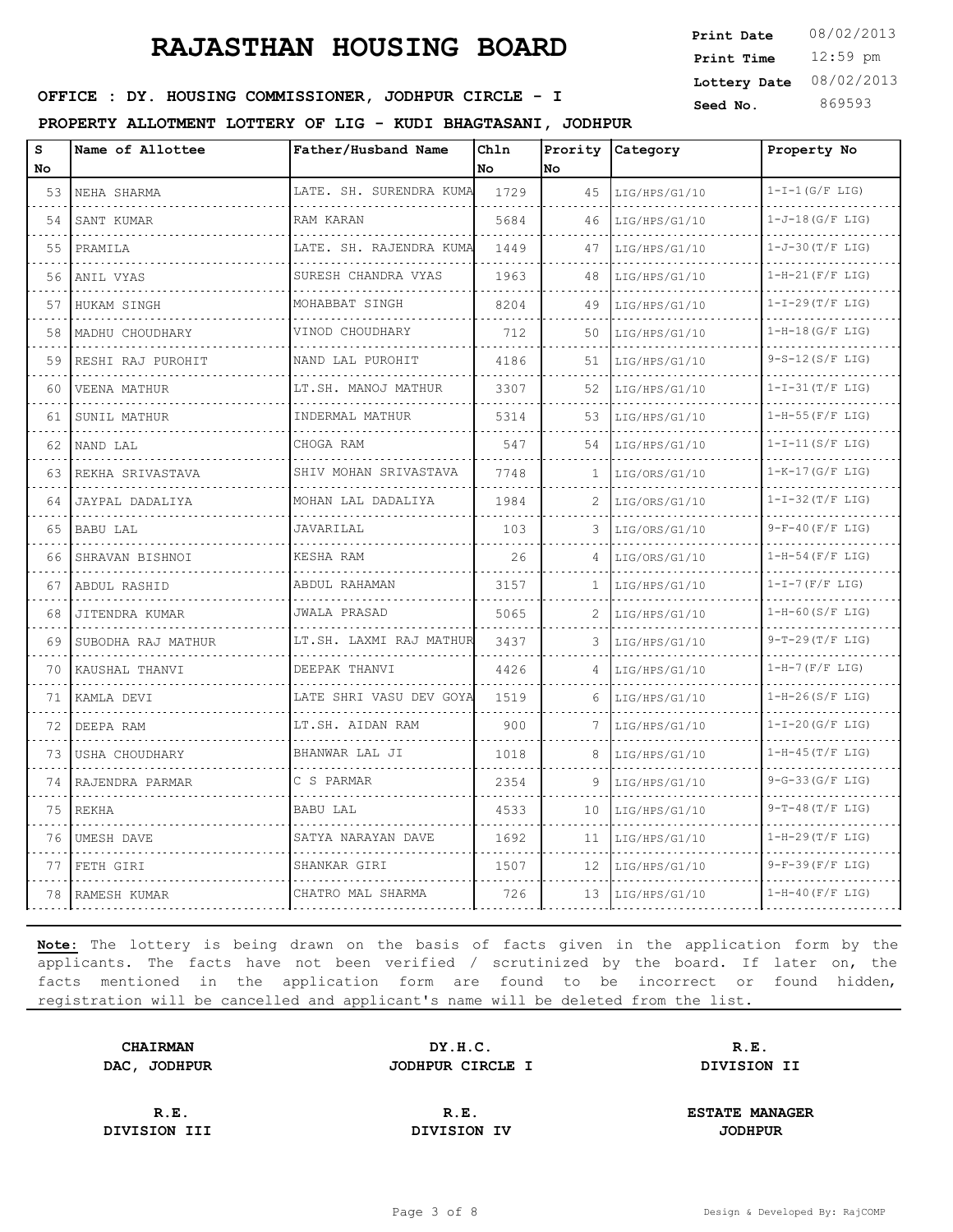12:59 pm **Print Time Print Date**  $08/02/2013$ **Lottery Date** 08/02/2013

### **SEED IDER : DY. HOUSING COMMISSIONER, JODHPUR CIRCLE - I** Seed No. 369593

**PROPERTY ALLOTMENT LOTTERY OF LIG - KUDI BHAGTASANI, JODHPUR**

| s<br><b>No</b> | Name of Allottee                     | Father/Husband Name         | Chln<br>No | No.          | Prority Category | Property No            |
|----------------|--------------------------------------|-----------------------------|------------|--------------|------------------|------------------------|
| 79             | MOHAN SINGH                          | MOOL SINGH                  | 6591       | 14           | LIG/HPS/G1/10    | $1-K-26(S/F LIG)$<br>. |
| 80             | NEELU LAKHARA                        | AMBALAL LAKHARA<br><u>.</u> | 3391       | 15           | LIG/HPS/G1/10    | $1-J-3(G/F LIG)$       |
| 81             | NAND LAL SHARMA                      | KESHVLAL SHARMA             | 258        | 16           | LIG/HPS/G1/10    | $1-I-5(F/F LIG)$       |
| 82             | JOGESH<br>.                          | GHANSHYAM                   | 3144       | 17           | LIG/HPS/G1/10    | $9-S-11(S/F LIG)$      |
| 83             | NAME SINGH                           | RAM RATAN                   | 5946       | $\mathbf{1}$ | LIG/ORS/G2/10    | $1 - J - 13(T/F LIG)$  |
| 84             | SOHAN LAL                            | NAVILA RAM CHAUDHRY         | 4157       |              | LIG/ORS/G2/10    | $1-K-14(T/F LIG)$      |
| 85             | SUDHA DADHICH                        | kailash dadhich             | 1751       | 3.           | LIG/ORS/G2/10    | $1-I-4(G/F LIG)$       |
| 86             | DHEERAJ TAK                          | RAM PRASAD TAK<br>.         | 5259       | 4            | LIG/ORS/G2/10    | $1-H-59(S/F LIG)$      |
| 87             | GAJENDRA JOSHI                       | DAU LAL JOSHI               | 3243       | 5.           | LIG/ORS/G2/10    | $1-J-27(S/F LIG)$      |
| 88             | PARBAT SINGH                         | BHANWAR SINGH               | 4440       | 6            | LIG/ORS/G2/10    | $1-H-37(F/F LIG)$      |
| 89             | DEVENDRA SINGH                       | KALYAN SINGH                | 2486       | 7            | LIG/ORS/G2/10    | $1-K-10(S/F LIG)$      |
| 90             | SANGIT LODHA                         | KALYAN MAL LODHA            | 5121       | 8            | LIG/ORS/G2/10    | $1-J-21$ (F/F LIG)     |
| 91             | DARSHAN PAL                          | DURGA PAL                   | 8216       |              | LIG/ORS/G2/10    | $1-H-23(F/F LIG)$      |
| 92             | MAHENDRA KUMAR                       | .<br>DHARMI CHAND SHARMA    | 7840       | 10           | LIG/ORS/G2/10    | $1-H-10(S/F LIG)$      |
| 93             | ANIL MEHTA                           | GHISU LAL                   | 5863       | 12           | LIG/ORS/G2/10    | $1-J-9(S/F LIG)$       |
| 94             | PARWATI BOHRA & UDAY<br>KISHAN BOHRA | UDAI KISHAN BOHRA<br>.      | 2228       | 13           | LIG/ORS/G2/10    | $1-H-5(F/F LIG)$       |
| 95             | HEMENDER DHALWANI<br><u>.</u>        | AASAN DHALWANI<br>.         | 571        | 14           | LIG/ORS/G2/10    | $1-J-10 (S/F LIG)$     |
| 96             | VIRENDRA CHAUHAN                     | SHRI AMAR CHANDJI CHAUH     | 805        | 15           | LIG/ORS/G2/10    | $1-I-28(S/F LIG)$      |
| 97             | PUSHPA DHALWANI                      | AASAN DHALWANI              | 574        | 16           | LIG/ORS/G2/10    | $9-G-19(G/F LIG)$      |
| 98             | CHANDRA KALI                         | LATE SHRI KALI CHARAN       | 4156       | 17           | LIG/ORS/G2/10    | $9-F-6(F/F LIG)$       |
| 99             | BHANWAR LAL                          | TEJA RAM GODARA             | 6485       | 18           | LIG/ORS/G2/10    | $1-I-6(F/F LIG)$       |
| 100            | MOOL SINGH INDA                      | RAM SINGH INDA              | 5142       | 19           | LIG/ORS/G2/10    | $9-T-45(T/F LIG)$      |
| 101            | GEETA DEVI                           | BHANWAR SINGH               | 6506       | 20           | LIG/ORS/G2/10    | $1-J-24$ (F/F LIG)     |
| 102            | KOMAL KHENDWAL                       | VIJAY KHENDWAL              | 3950       | 21           | LIG/ORS/G2/10    | $1-K-22(F/F LIG)$      |
| 103            | SAURABH BALA                         | .<br>SURENDRA SINGH         | 3974       | 22           | LIG/ORS/G2/10    | $9-T-30(T/F LIG)$      |
| 104            | GOPAL DASS                           | BANSI LAL                   | 7707       | 23           | LIG/ORS/G2/10    | $1-H-8$ (F/F LIG)      |

**Note:** The lottery is being drawn on the basis of facts given in the application form by the applicants. The facts have not been verified / scrutinized by the board. If later on, the facts mentioned in the application form are found to be incorrect or found hidden, registration will be cancelled and applicant's name will be deleted from the list.

**CHAIRMAN DY.H.C. R.E. DAC, JODHPUR JODHPUR CIRCLE I DIVISION II**

**DIVISION III DIVISION IV JODHPUR**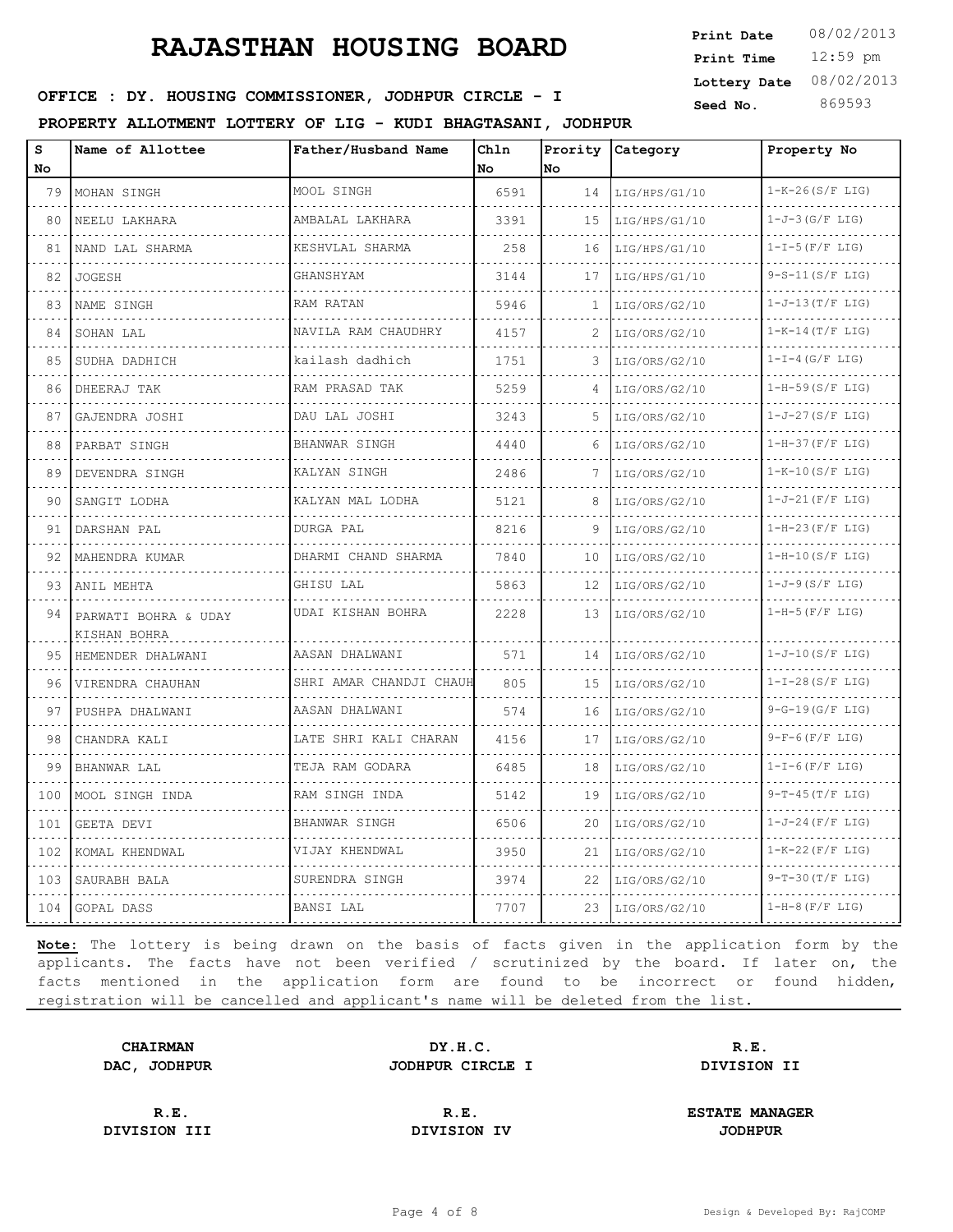12:59 pm **Print Time Print Date**  $08/02/2013$ **Lottery Date** 08/02/2013

### **SEED IDER : DY. HOUSING COMMISSIONER, JODHPUR CIRCLE - I** Seed No. 369593

**PROPERTY ALLOTMENT LOTTERY OF LIG - KUDI BHAGTASANI, JODHPUR**

| s<br>No      | Name of Allottee    | Father/Husband Name    | Chln<br><b>No</b> | Prority<br>lno | Category           | Property No               |
|--------------|---------------------|------------------------|-------------------|----------------|--------------------|---------------------------|
| 105          | DARIYAV             | JAGDISH KATANIYA       | 6309              | 24             | LIG/ORS/G2/10      | $9-T-16(T/F LIG)$         |
| 106          | .<br>MANOHAR SINGH  | .<br>CHHOLI SINGH      | 2263              | 26             | LIG/ORS/G2/10      | .<br>$1-K-5$ ( $F/F$ LIG) |
| 107          | RAMDAS              | CHETAN DAS             | 4201              | 27             | LIG/ORS/G2/10      | $1-H-52(G/F LIG)$         |
| 108          | RANGA RAM           | CHANDRA RAM            | 2205              | 28             | LIG/ORS/G2/10      | $1-H-1(G/F LIG)$          |
| 109          | CHAN CHAL           | GHANSHYAM              | 3787              | 29             | LIG/ORS/G2/10      | $1-J-32(T/F LIG)$         |
| 110          | <b>SUKHARAM</b>     | NARSINGARAM            | 6489              | 30             | LIG/ORS/G2/10      | $1-H-41(S/F LIG)$         |
| 111<br>$  -$ | SAVITA RATHORE      | SHAILENDRA SINGH       | 114               | 31             | LIG/ORS/G2/10<br>. | $1-H-27(S/F LIG)$         |
| 112          | HARISH DHAMNWANI    | ARJUN DHANWANI         | 1386              | 32             | LIG/ORS/G2/10      | $1-J-8$ (F/F LIG)         |
| 113          | EKTA JAIN<br>.      | SUNIL JAIN             | 2710              | 33             | LIG/ORS/G2/10      | $9-S-42(S/F LIG)$         |
| 114          | DEDA RAM            | KERA RAM               | 4494              | 34             | LIG/ORS/G2/10      | $9-S-10(S/F LIG)$         |
| 115          | CHHOGA RAM          | DEDA RAM               | 1213              | 36             | LIG/ORS/G2/10      | $1-H-44(S/F LIG)$         |
| 116          | ALTAF ALI<br>.      | LIYAKAT ALI            | 3460              | 37             | LIG/ORS/G2/10      | $1-K-18(G/F LIG)$         |
| 117          | AMRIT LAL SONI      | <b>BABU LAL SONI</b>   | 6579              | 1              | LIG/HPS/G2/10      | $1-H-56$ (F/F LIG)        |
| 118          | CHANDRA KALA SHARMA | DWARKA PRASAD SHARMA   | 3347              | 2              | LIG/HPS/G2/10      | $1-I-22(F/F LIG)$         |
| 119          | JAGDISH KALIRANA    | OMARAM KALIRANA<br>.   | 5104              | 3              | LIG/HPS/G2/10      | $9-F-8(F/F LIG)$          |
| 120          | RAHUL SOLANKI       | NANU RAM SOLANKI       | 8269              | 4              | LIG/HPS/G2/10      | $1-K-13(T/F LIG)$         |
| 121          | VIJAY KUMAR SINGH   | LT. SH. RAMSAKAL SINGH | 423               | 5              | LIG/HPS/G2/10      | $1-J-6(F/F LIG)$          |
| 122          | NARESH KUMAR        | SAVER MAL              | 4299              | 6              | LIG/HPS/G2/10      | $1-K-24$ (F/F LIG)        |
| 123          | RAJESH TULSIYANI    | LT.SH. TULSI DAS       | 6407              | 8              | LIG/HPS/G2/10      | $1-H-22(F/F LIG)$         |
| 124          | SUKH DEV JANGID     | GOVIND RAM             | 2415              | 9              | LIG/HPS/G2/10      | $1-J-17(G/F LIG)$         |
| 125          | USHA VAISHNAV       | RATAN DAS VAISHNAV     | 3987              | 10             | LIG/HPS/G2/10      | $1-I-16(T/F LIG)$         |
| 126          | PRITI               | VIJAY KUMAR            | 5083              | 11             | LIG/HPS/G2/10      | $1-J-2(G/F LIG)$          |
| 127          | MANISH VISHNOI      | BANSI LAL              | 697               | 12             | LIG/HPS/G2/10      | $1-I-30(T/F LIG)$         |
| 128          | VIJAY LAXMI         | NAND KISHORE SEN       | 3299              | 13             | LIG/HPS/G2/10      | $1-H-39(F/F LIG)$         |
| 129          | IMTIYAJ ALI         | INSAF ALI              | 6519              | 14             | LIG/HPS/G2/10      | $1-H-17(G/F LIG)$         |
| 130          | ISHIV PRAKASH       | RATNESH KUMAR          | 5758              | 15             | LIG/HPS/G2/10      | $9-F-38(F/F LIG)$         |

**Note:** The lottery is being drawn on the basis of facts given in the application form by the applicants. The facts have not been verified / scrutinized by the board. If later on, the facts mentioned in the application form are found to be incorrect or found hidden, registration will be cancelled and applicant's name will be deleted from the list.

**CHAIRMAN DY.H.C. R.E. DAC, JODHPUR JODHPUR CIRCLE I DIVISION II**

**DIVISION III DIVISION IV JODHPUR**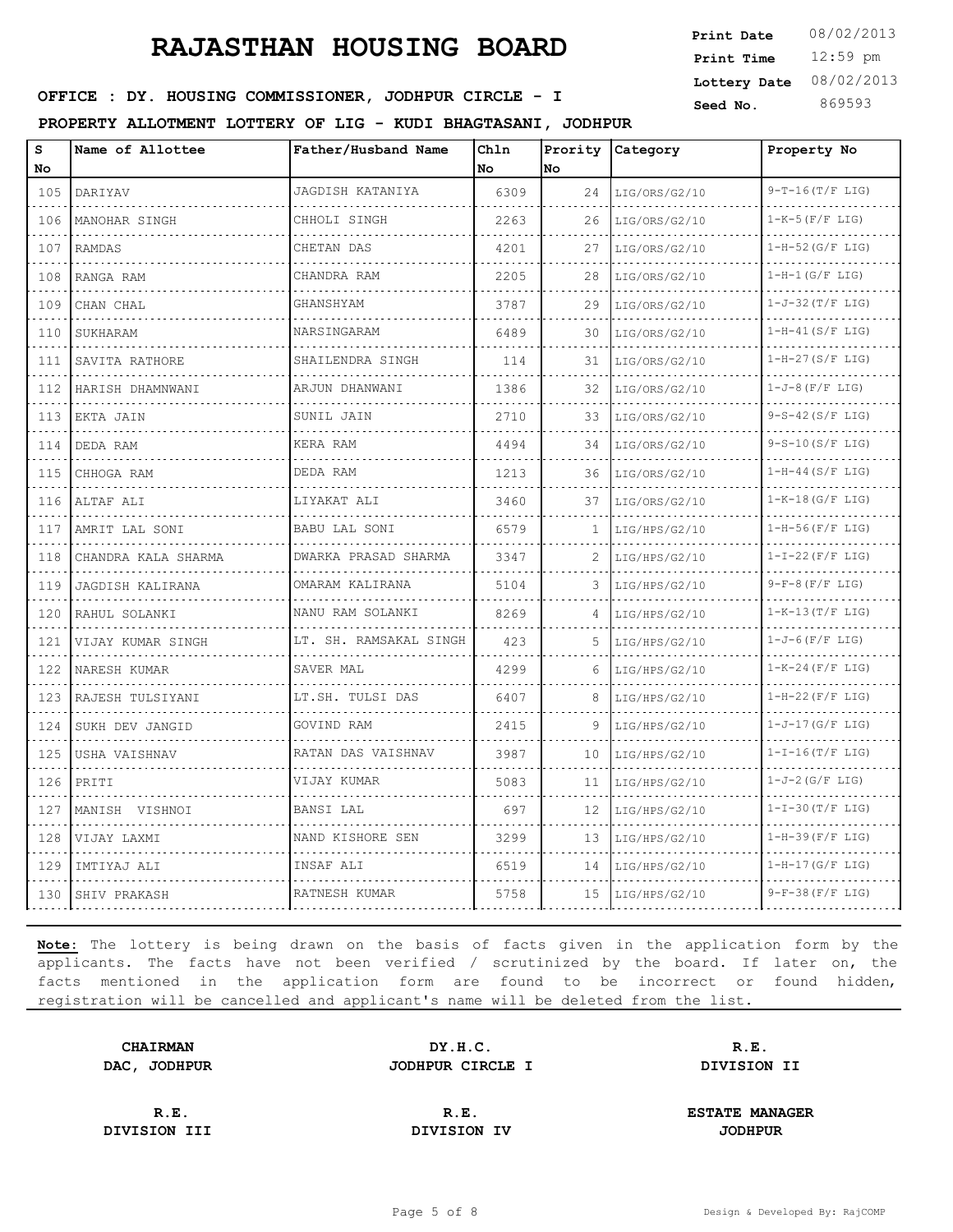12:59 pm **Print Time Print Date**  $08/02/2013$ **Lottery Date** 08/02/2013

### **SEED IDER : DY. HOUSING COMMISSIONER, JODHPUR CIRCLE - I** Seed No. 369593

**PROPERTY ALLOTMENT LOTTERY OF LIG - KUDI BHAGTASANI, JODHPUR**

| S<br>No.                              | Name of Allottee       | Father/Husband Name          | Chln<br><b>No</b> | <b>No</b> | Prority Category | Property No            |
|---------------------------------------|------------------------|------------------------------|-------------------|-----------|------------------|------------------------|
| 131                                   | OM PRAKASH             | DIPA RAM                     | 7328              | 16        | LIG/HPS/G2/10    | $1-H-51(G/F LIG)$      |
| .<br>132                              | INDU                   | OM PRAKASH                   | 6290              | 17        | LIG/HPS/G2/10    | .<br>$9-T-46(T/F LIG)$ |
| 133                                   | MOHANI DEVI            | surendra singh               | 4457              | 18        | LIG/HPS/G2/10    | $9-S-27(S/F LIG)$      |
| 134                                   | SUNITA KHATRI          | SHYAM SUNDER KHATRI          | 1563              | 19        | LIG/HPS/G2/10    | $1-I-8$ (F/F LIG)      |
| .<br>135                              | HANS RAJ LODHA         | SATYA NARAYAN LATHA          | 3977              | 20        | LIG/HPS/G2/10    | $9-T-47(T/F LIG)$      |
| 136                                   | MANISH SHARMA          | LT.SH. MADAN LAL SHARMA<br>. | 6247              | 21        | LIG/HPS/G2/10    | $1-K-12(S/F LIG)$      |
| 137                                   | INNOCENT SWAIN         | MORRIS SWAIN                 | 947               | 22        | LIG/HPS/G2/10    | $9-S-44(S/F LIG)$      |
| .<br>138                              | ISHWAR LAL             | .<br>MOTUMAL CHELANI         | 2902              | 23        | LIG/HPS/G2/10    | $1-J-7$ (F/F LIG)      |
| 139                                   | NARAYN DAS KRIPLANI    | SHRI KHEMBAND JI             | 5077              | 24        | LIG/HPS/G2/10    | $1-J-22(F/F LIG)$      |
| 140                                   | ANIL                   | ASHOK PAREEK                 | 2454              | 25        | LIG/HPS/G2/10    | $1-I-23(F/F LIG)$      |
| .<br>141                              | GUDDI DEVI             | VIJAY VISHNU                 | 7509              | 26        | LIG/HPS/G2/10    | $1-H-46(T/F LIG)$      |
| 142                                   | PRIYANKA BOHRA         | RADHA KRISHNA BOHRA          | 7345              | 27        | LIG/HPS/G2/10    | $1-I-13(T/F LIG)$      |
| $\sim$ $\sim$ $\sim$ $\sim$<br>143    | NARENDRA SINGH RATHORE | MADAN SINGH RATHORE          | 2937              | 28        | LIG/HPS/G2/10    | $1-H-15(T/F LIG)$      |
| 144                                   | PARAS RAM ARORA        | RAM CHANDRA ARORA            | 5067              | 29        | LIG/HPS/G2/10    | $1-I-27(S/F LIG)$      |
| $\sim$ $\sim$ $\sim$ $\sim$<br>145    | SHWATA VYAS            | sunil qajja                  | 3297              | 30        | LIG/HPS/G2/10    | $9-G-4(G/F LIG)$       |
| 146                                   | PARMANAND              | NATHU DAS VAISHNAV           | 6314              | 31        | LIG/HPS/G2/10    | $1-J-14(T/F LIG)$      |
| 147                                   | SHANKAR RAISINGHANI    | MADHAV DAS                   | 97                | 32        | LIG/HPS/G2/10    | $1-J-12(S/F LIG)$      |
| $\sim$ $\sim$ $\sim$ $\sim$<br>148    | SURENDRA SEN           | TARA PRAKASH SEN             | 2525              | 33        | LIG/HPS/G2/10    | $9-G-3(G/F LIG)$       |
| .<br>149                              | SANJAY SHARMA          | GORDHAN DAS SHARMA           | 5551              | 34        | LIG/HPS/G2/10    | $9-S-41(S/F LIG)$      |
| 150                                   | RITU SHARMA            | VISHAL                       | 4305              | 35        | LIG/HPS/G2/10    | $9-F-21(F/F LIG)$      |
| $  -$<br>151                          | UMMED SINGH            | BALWANT SINGH                | 1309              | 36        | LIG/HPS/G2/10    | $1-K-23(F/F LIG)$      |
| $\omega$ , $\omega$ , $\omega$<br>152 | ROSHAN BHOOTRA         | VALLABHA DAS BHOOTRA         | 5172              | 37        | LIG/HPS/G2/10    | $1-J-4$ (G/F LIG)      |
| 153                                   | VISHAMBHAR NATH        | TIRATH DAS                   | 2854              | 38        | LIG/HPS/G2/10    | $1-H-48(T/F LIG)$      |
| $\cdots$<br>154                       | Vijaya Laxmi           | SURENDRA SINGH               | 1101              | 39        | LIG/HPS/G2/10    | $1-I-17(G/F$ LIG)      |
| 155                                   | RAM NIWAS              | MANGALA RAM JANGID           | 5038              | 40        | LIG/HPS/G2/10    | $9-S-26(S/F LIG)$      |
| 156                                   | CHAINA RAM             | MANGA RAM                    | 2542              | 41        | LIG/HPS/G2/10    | $9-G-20(G/F LIG)$      |

**Note:** The lottery is being drawn on the basis of facts given in the application form by the applicants. The facts have not been verified / scrutinized by the board. If later on, the facts mentioned in the application form are found to be incorrect or found hidden, registration will be cancelled and applicant's name will be deleted from the list.

**CHAIRMAN DY.H.C. R.E. DAC, JODHPUR JODHPUR CIRCLE I DIVISION II**

**DIVISION III DIVISION IV JODHPUR**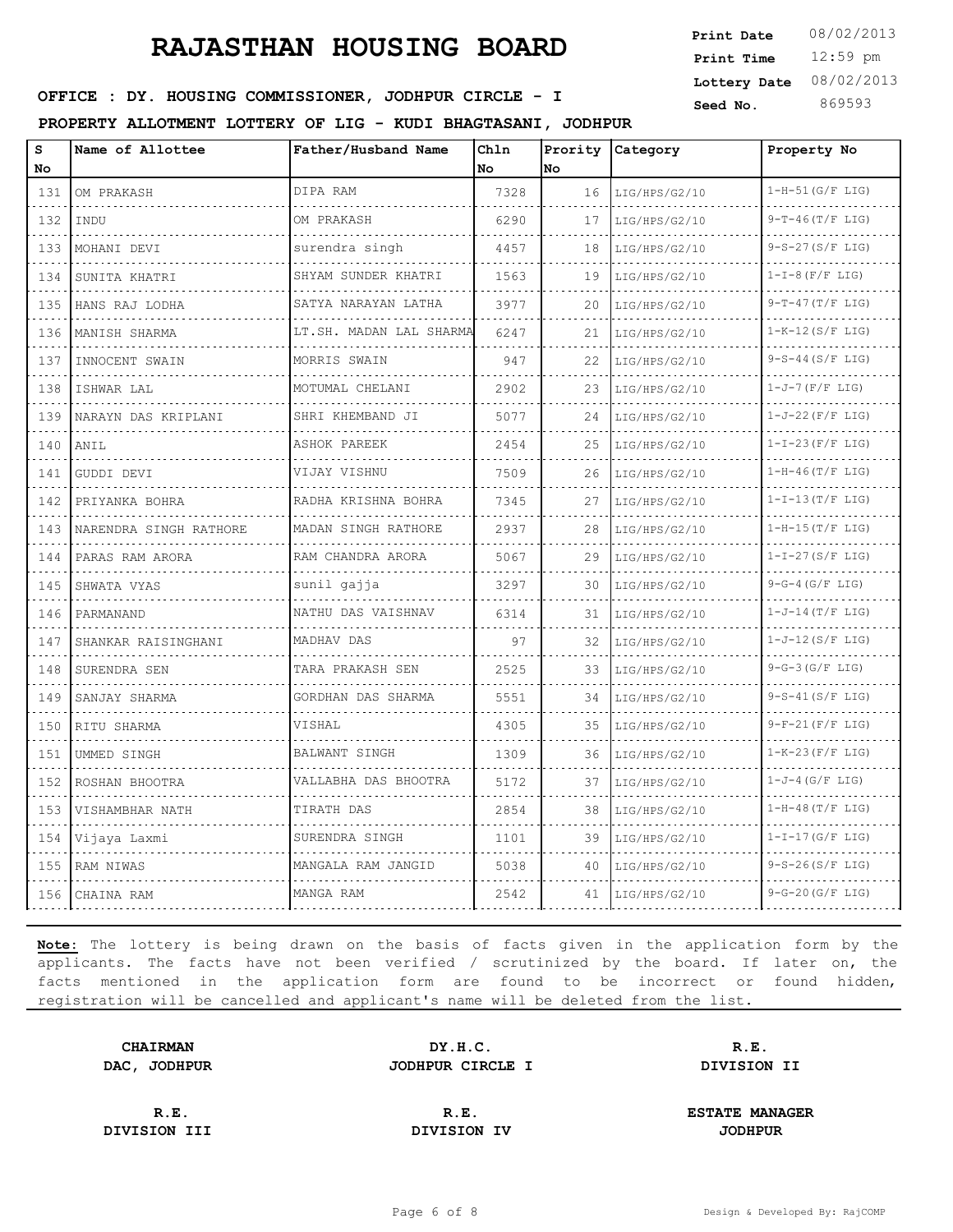12:59 pm **Print Time Print Date**  $08/02/2013$ **Lottery Date** 08/02/2013

### **SEED IDER : DY. HOUSING COMMISSIONER, JODHPUR CIRCLE - I** Seed No. 369593

**PROPERTY ALLOTMENT LOTTERY OF LIG - KUDI BHAGTASANI, JODHPUR**

| s<br><b>No</b>                                                                                                                   | Name of Allottee        | Father/Husband Name   | Chln<br>No | No           | Prority Category | Property No            |
|----------------------------------------------------------------------------------------------------------------------------------|-------------------------|-----------------------|------------|--------------|------------------|------------------------|
| 157                                                                                                                              | BHANWAR LAL             | KISHNA RAM            | 7567       | 42           | LIG/HPS/G2/10    | $1-H-57(S/F LIG)$      |
| $\frac{1}{2} \left( \frac{1}{2} \right) \left( \frac{1}{2} \right) \left( \frac{1}{2} \right) \left( \frac{1}{2} \right)$<br>158 | GAVARI                  | KHETA RAM             | 3148       | 43           | LIG/HPS/G2/10    | .<br>$1-J-15(T/F LIG)$ |
| 159                                                                                                                              | SUMIT AGARWAL           | PRAKASH CHAND AGARWAL | 7977       | 1            | LIG/ORS/G2/10    | $9-T-14(T/F LIG)$      |
| 160                                                                                                                              | MANOHAR SINGH SISODIYA  | INDER SINGH           | 1748       | $\mathbf{1}$ | LIG/HPS/G2/10    | $1-H-9(S/F LIG)$       |
| 161                                                                                                                              | BHARAT KUMAR            | CHAMPALAL             | 190        |              | LIG/HPS/G2/10    | $9-T-15(T/F LIG)$      |
| 162                                                                                                                              | JOGENDRA NATH BARURA    | SHIV NATH BARUNA      | 6356       | 1            | LIG/ORS/G4/10    | $9-F-22(F/F LIG)$      |
| 163                                                                                                                              | NARENDRA KUMAR          | LATE SONA RAM         | 4460       | 2            | LIG/ORS/G4/10    | $1-K-9(S/F LIG)$       |
| 164                                                                                                                              | SADAHNA RAWAL           | MALDAN RAWAL          | 3387       | 3.           | LIG/ORS/G4/10    | $1-H-47(T/F LIG)$      |
| 165                                                                                                                              | MEENAKSHI               | HANAVANT SINGH        | 7485       | 1            | LIG/HPS/G4/10    | $1-K-8$ (F/F LIG)      |
| 166                                                                                                                              | LOKESH KUMAR VERMA      | <b>BABU LAL VERMA</b> | 3756       | 2            | LIG/HPS/G4/10    | $1-K-2(G/F LIG)$       |
| 167                                                                                                                              | RAKESH PANWAR           | DEVA RAM PANWAR       | 2448       | 3            | LIG/HPS/G4/10    | $9-S-9(S/F LIG)$       |
| .<br>168                                                                                                                         | CHAVANDA RAM            | KESA RAM MEGHWAL<br>. | 6011       | 4            | LIG/HPS/G4/10    | $1-I-10(S/F LIG)$      |
| 169                                                                                                                              | SURESH KUMAR            | LT.SH. MOHAN LAL      | 4233       | .5.          | LIG/HPS/G4/10    | $1-I-26(S/F LIG)$      |
| 170                                                                                                                              | SITA                    | SHANKAR RAM           | 224        | 6            | LIG/HPS/G4/10    | $1-H-58(S/F LIG)$      |
| 171                                                                                                                              | DOLAT RAM               | LAL CHAND MEGHWAL     | 5452       | 7            | LIG/HPS/G4/10    | $1-K-28(S/F LIG)$      |
| 172                                                                                                                              | DEEPAK KUMAR DANGI      | GHANSHYAM DANGI       | 5094       | 8            | LIG/HPS/G4/10    | $1-I-9(S/F LIG)$       |
| 173                                                                                                                              | SANDEEP                 | SHANKAR LAL           | 7468       | 9            | LIG/HPS/G4/10    | $1-H-42(S/F LIG)$      |
| 174                                                                                                                              | MOHAN LAL JOGSHAN       | GAMARAM               | 6289       | 10           | LIG/HPS/G4/10    | $1-H-19(G/F LIG)$      |
| 175                                                                                                                              | KAILASH                 | LT.SH. NARAYAN RAM    | 2671       | 11           | LIG/HPS/G4/10    | $9-G-2(G/F LIG)$       |
| 176                                                                                                                              | CHANDRA PRAKASH MARETHA | ASHOK MARETHA         | 6361       | 12           | LIG/HPS/G4/10    | $1-H-20(G/F LIG)$      |
| 177                                                                                                                              | SUKH LAL                | MUNNA RAM             | 1459       | 13           | LIG/HPS/G4/10    | $1-H-34(G/F LIG)$      |
| 178                                                                                                                              | VIJAY LAXMI             | DAULAT RAM PANWAR     | 7540       | 14           | LIG/HPS/G4/10    | $9-S-25(S/F LIG)$      |
| 179                                                                                                                              | TILOKA RAM              | THANA RAM             | 63         | $\mathbf{1}$ | LIG/ORS/G5/10    | $1-H-38(F/F LIG)$      |
| 180                                                                                                                              | PRAHALAD NARAYAN MEENA  | MAHADEV PRASAD MEENA  | 1728       | $\mathbf{1}$ | LIG/HPS/G5/10    | $1-I-18(G/F LIG)$      |
| 181                                                                                                                              | GOMA RAM                | DEEPA RAM             | 5328       | 2            | LIG/HPS/G5/10    | $1-H-31(T/F LIG)$      |
| 182                                                                                                                              | SANOJ SINGH             | BHERU SINGH           | 5548       | 3.           | LIG/HPS/G5/10    | $1-J-23(F/F LIG)$      |

**Note:** The lottery is being drawn on the basis of facts given in the application form by the applicants. The facts have not been verified / scrutinized by the board. If later on, the facts mentioned in the application form are found to be incorrect or found hidden, registration will be cancelled and applicant's name will be deleted from the list.

**CHAIRMAN DY.H.C. R.E. DAC, JODHPUR JODHPUR CIRCLE I DIVISION II**

**DIVISION III DIVISION IV JODHPUR**